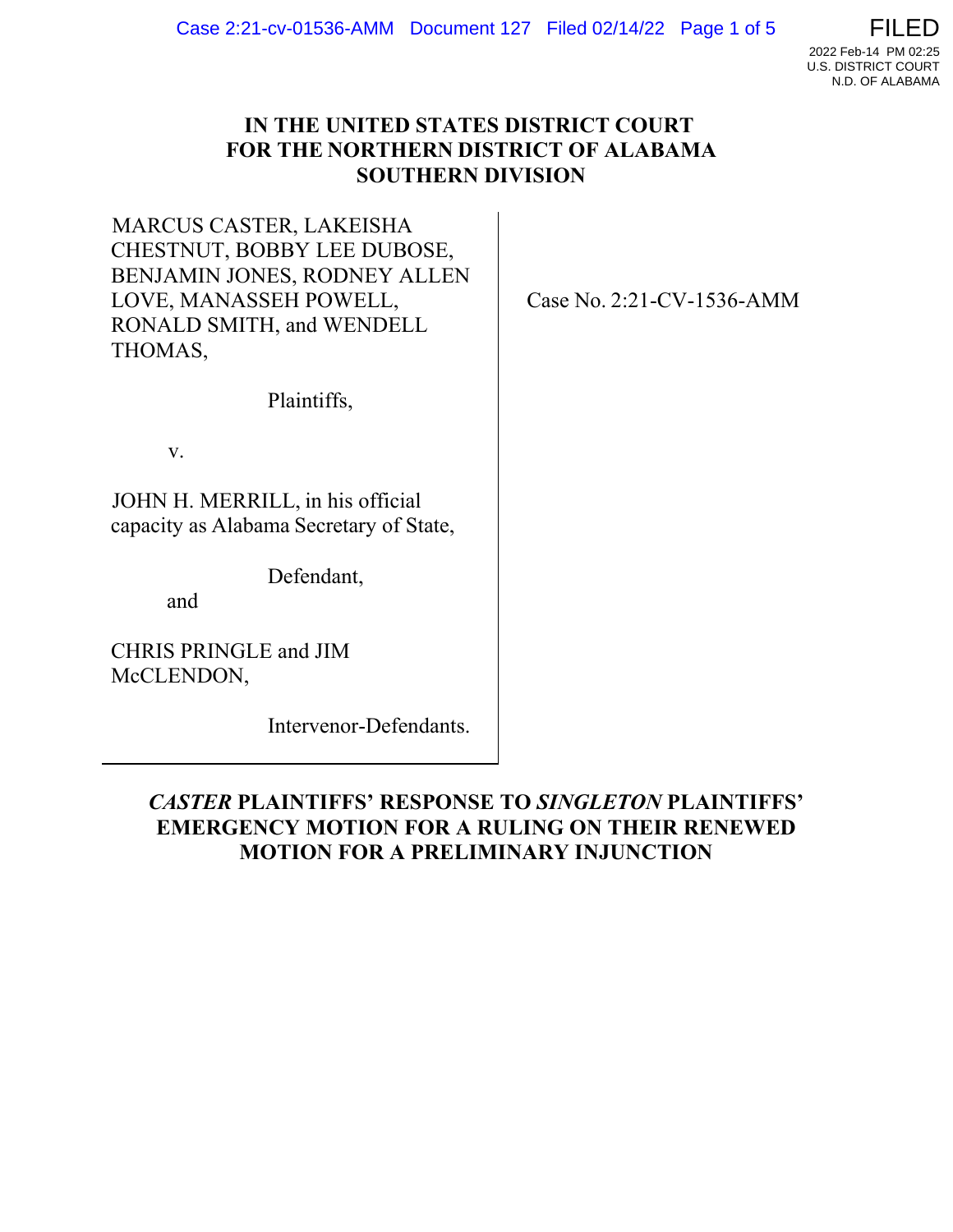#### Case 2:21-cv-01536-AMM Document 127 Filed 02/14/22 Page 2 of 5

This Court has asked the parties in *Caster* to respond to the *Singleton* Plaintiffs' emergency motion for a ruling on their Renewed Motion for a Preliminary Injunction following the U.S. Supreme Court's order staying this Court's and the three-judge court's January 24 preliminary injunction orders*.* The *Singleton*  Plaintiffs argue that the Supreme Court's stay order does not preclude the threejudge court from granting preliminary injunctive relief based on the *Singleton*  Plaintiffs' Equal Protection Clause claim, which the three-judge court considered but declined to resolve. *See* ECF No. 101 at 214-17. The *Caster* Plaintiffs respond as follows.

*Singleton* and *Milligan* were formally consolidated on November 23, 2021, for purposes of the preliminary injunction proceedings in both cases. *See Singleton v. Merrill*, No. 2:21-cv-1291-AMM (N.D. Ala.), ECF No. 45 at 3. For this reason, the three-judge court issued its January 24 preliminary injunction order in both *Milligan* and *Singleton*. *Singleton*, ECF No. 88; *Milligan v. Merrill*, No. 2:21-cv-1530-AMM (N.D. Ala.), ECF No. 107. Defendants' appeal of the three-judge court's January 24 order in *Milligan* was, therefore, also an appeal of the same order in *Singleton*. Thus, Defendants' notice of appeal divested the three-judge court of jurisdiction with respect to the preliminary injunction proceedings in *both Milligan*  and *Singleton*. *See Farmhand, Inc. v. Anel Eng'g Indus., Inc.*, 693 F.2d 1140, 1145 (5th Cir. 1982) ("Generally, when an appeal is noticed the district court is divested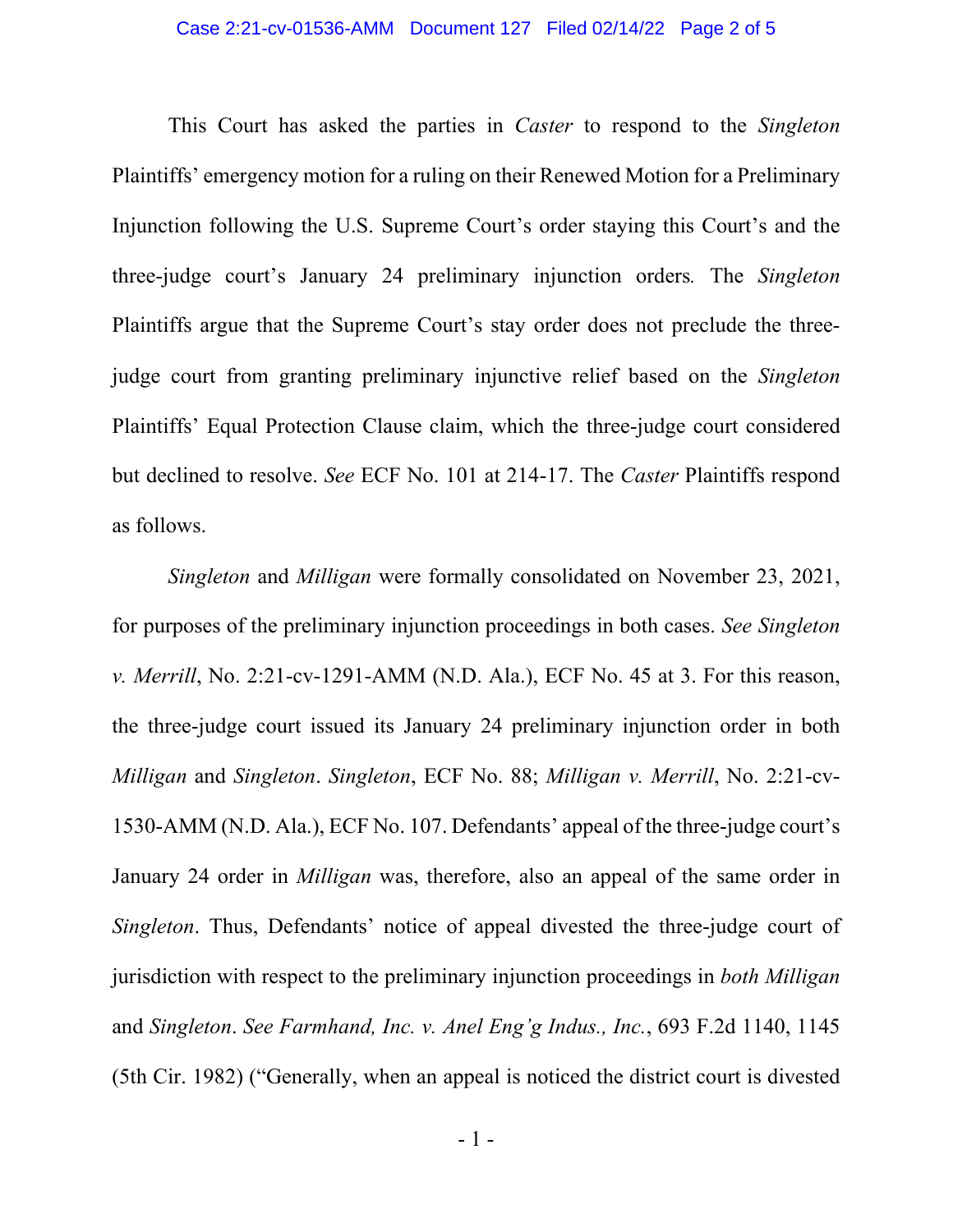### Case 2:21-cv-01536-AMM Document 127 Filed 02/14/22 Page 3 of 5

of jurisdiction; the matter is transferred immediately to the appellate court."). While there are several exceptions to the rule that a notice of appeal divests the district court of jurisdiction over the proceedings at issue in the appeal, *see id.* at 1145–46, none of those exceptions apply here.

Because the three-judge court lacks jurisdiction over the preliminary injunction proceedings in *Milligan* and *Singleton*, it cannot rule on the *Singleton* Plaintiffs' motion for a preliminary injunction on the basis of their Equal Protection Claim. Accordingly, the three-judge court should deny the *Singleton* Plaintiffs' emergency motion for such a ruling.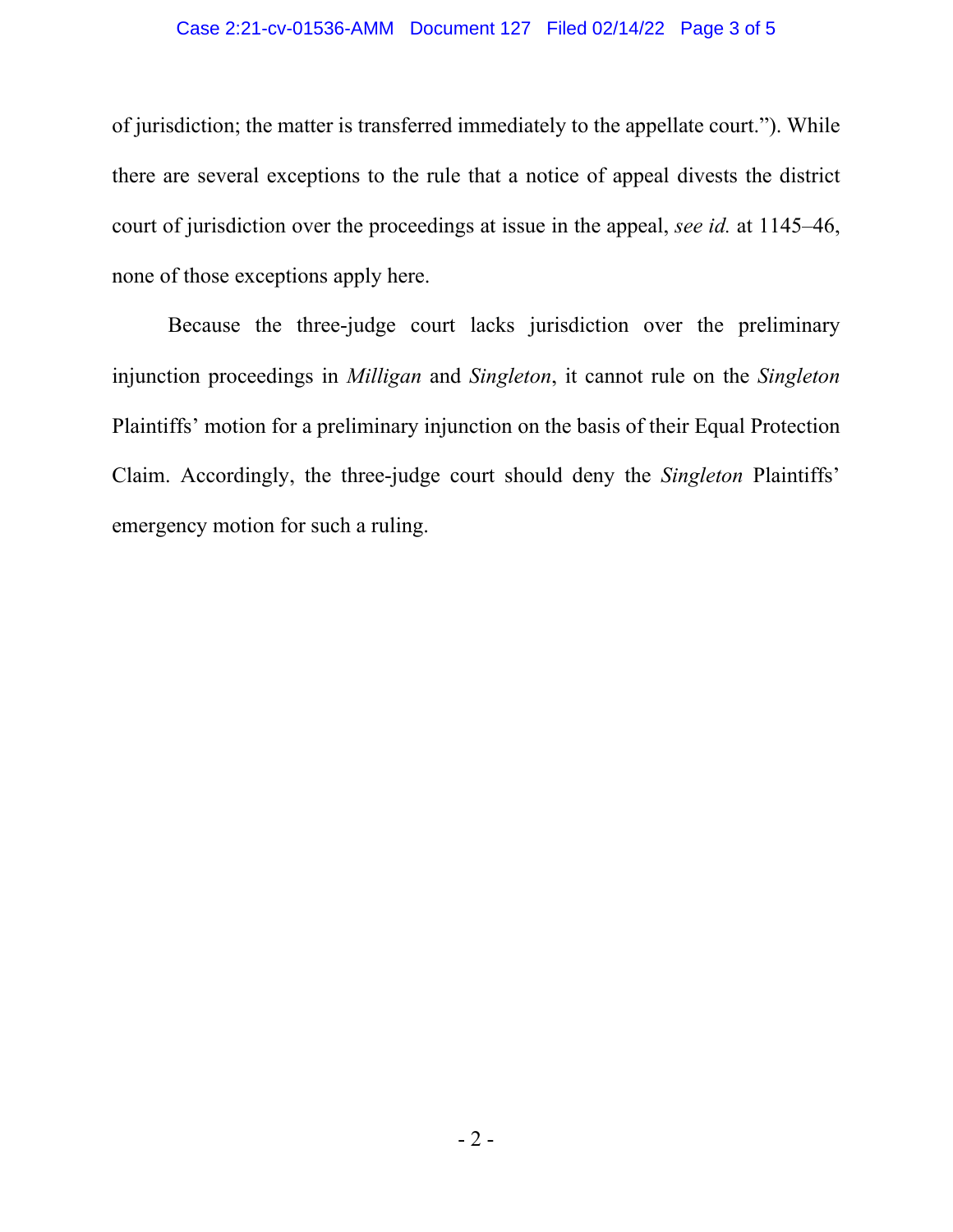Dated: February 14, 2022 

Respectfully submitted, 

### By /s/ *Abha Khanna*

Richard P. Rouco (AL Bar. No. 6182-R76R)   **Quinn, Connor, Weaver, Davies & Rouco LLP** Two North Twentieth   2-20th Street North, Suite 930   Birmingham, AL 35203   Phone: (205) 870-9989   Fax: (205) 803-4143   Email: rrouco@qcwdr.com 

Abha Khanna\*  **Elias Law Group LLP** 1700 Seventh Ave, Suite 2100  Seattle, WA 98101  Phone: (206) 656-0177  Email: AKhanna@elias.law 

Lalitha D. Madduri\*  Daniel C. Osher\*  Joseph N. Posimato\*  Olivia N. Sedwick\*  **Elias Law Group LLP** 10 G St. NE, Suite 600  Washington, D.C. 20002  Phone: (202) 968-4518  Email: LMadduri@elias.law  Email: DOsher@elias.law  Email: JPosimato@elias.law  Email: OSedwick@elias.law 

*Attorneys for Plaintiffs \*Admitted Pro Hac Vice*